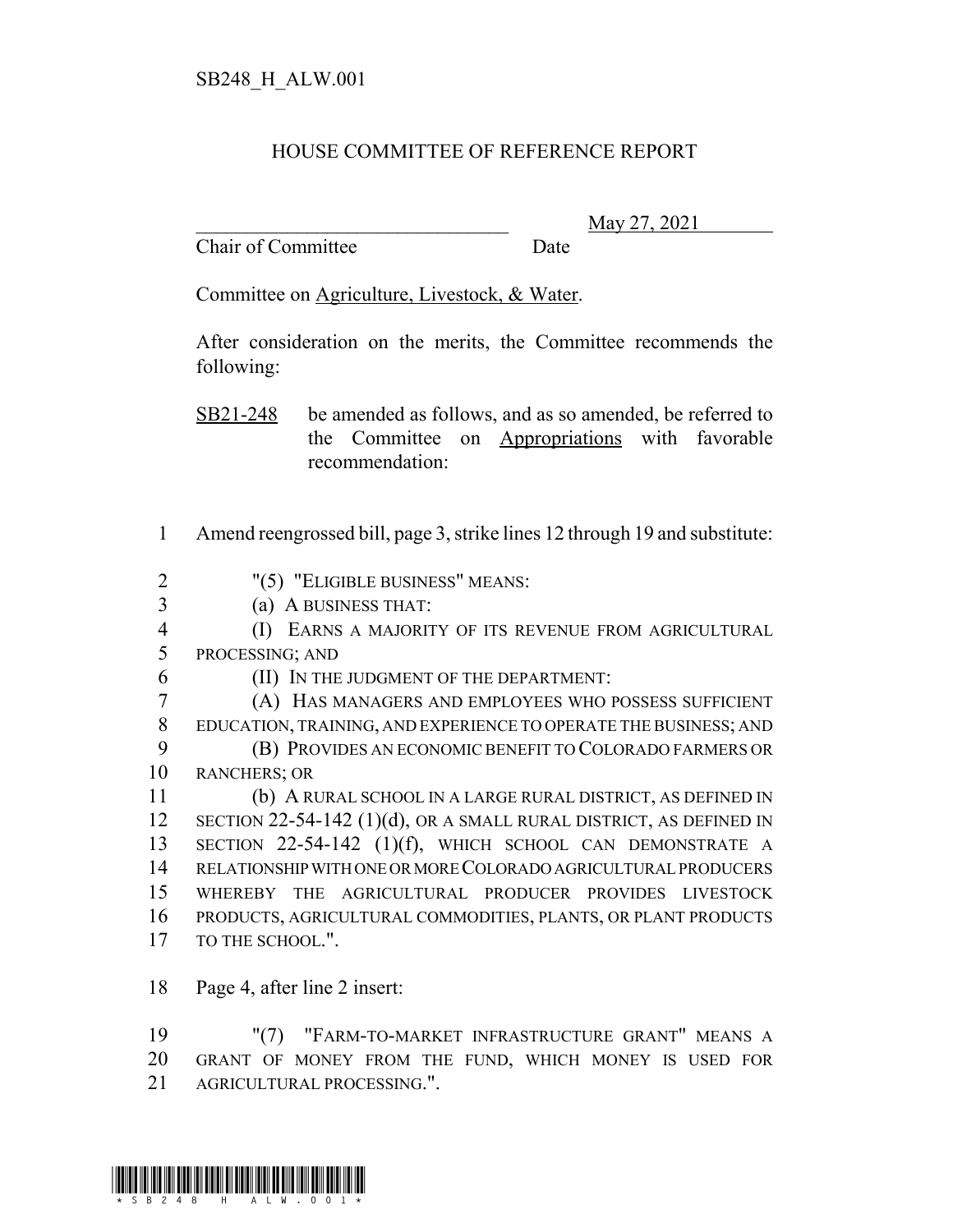- Renumber succeeding subsections accordingly.
- Page 4, line 6, strike "(7)" and substitute "(8)".
- Page 4, line 10, after "ENTITY" insert "WITH AGRICULTURAL LENDING EXPERIENCE AND".
- Page 4, line 22, after "PROGRAM." add "NOTHING IN THIS ARTICLE 1.2 MAY BE CONSTRUED AS PERMITTING THE DEPARTMENT TO ENGAGE IN ANY DIRECT LENDING ACTIVITIES.".
- Page 4, strike line 24 and substitute "JANUARY 1, 2025, THE DEPARTMENT
- MAY DISTRIBUTE MONEY FROM THE FUND TO FINANCIAL ENTITIES TO MAKE
- FARM-TO-MARKET".
- 11 Page 4, line 27, strike the second "THE".
- Page 5, strike lines 1 and 2.
- Page 5, strike line 4 and substitute "2025.".
- Page 5, strike line 6 and substitute "MAY AWARD FARM-TO-MARKET INFRASTRUCTURE GRANTS DIRECTLY TO".

 Page 5, lines 9 through 11, strike "THE DEPARTMENT MAY AWARD THE LOANS EITHER DIRECTLY OR INDIRECTLY THROUGH THE USE OF A FINANCIAL ENTITY.".

- Page 5, line 13, strike "AWARD:" and substitute "AWARD OR DISTRIBUTE:".
- Page 5, line 16, after "LOANS" insert "OR FARM-TO-MARKET INFRASTRUCTURE GRANTS".
- Page 5, strike lines 24 through 27 and substitute:
- "(4) WHEN THE DEPARTMENT CONTRACTS WITH ONE OR MORE FINANCIAL ENTITIES PURSUANT TO THIS SECTION,".
- Page 6, line 6, strike "LOAN," and substitute "LOAN OR GRANT,".